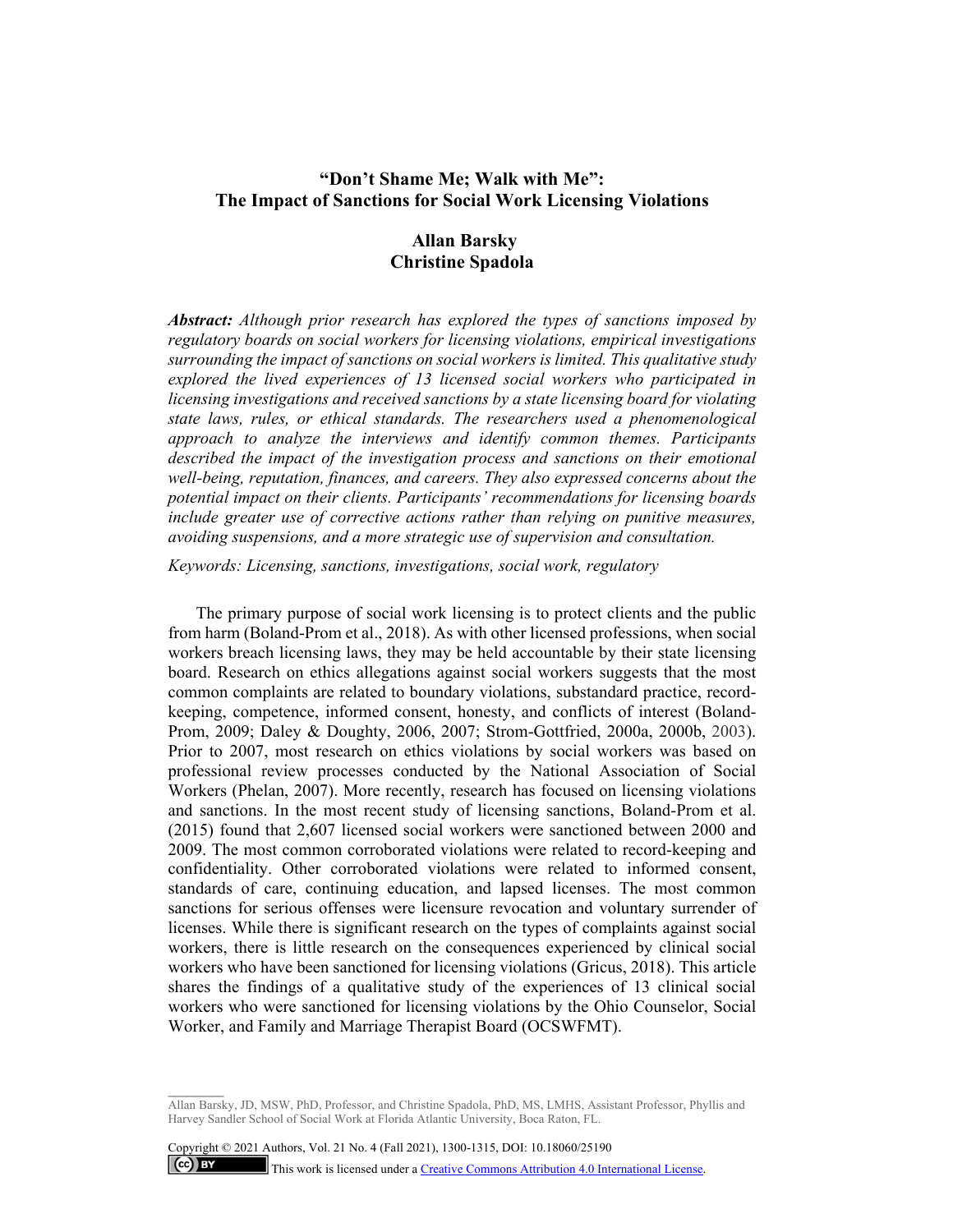#### **Literature Review**

Social work licensing boards are mandated to protect the public and client systems by promoting safe, competent, and ethical social work practice (Donaldson et al., 2014; Magiste, 2020). To practice clinical social work in the United States, state licensing laws require social workers to have clinical licensure. Different states have different categories of social work licensure and different requirements for social work education, field training, supervision, and continuing education (Boland-Prom et al., 2018). For clinical licensure, states typically require a master's degree in social work plus two years of supervised post-master's experience. In Ohio, the state where the current study was conducted, clinical social workers are licensed under the title "Licensed Independent Social Worker" (OCSWFMT, n.d.b). Some states use alternative designations such as "Licensed Clinical Social Worker" or "Licensed Independent Clinical Social Worker" (Association of Social Work Boards, n.d.b).

When clients or others submit complaints about the actions of a licensed social worker, licensing boards are responsible for conducting investigations to determine whether the licensee has violated any licensing laws (Carnahan, 2019). The board's investigators conduct investigations in a private and confidential manner (OCSWFMT, n.d.b). In situations where the licensee admits to a violation, the licensee may agree to sanctions or corrective actions. If the licensee does not admit to a violation that has been identified by the investigation, the case proceeds to a hearing by the board. If the board determines that a violation has occurred and the licensee does not sign a consent decree, the board determines appropriate sanctions or corrective actions. In Ohio, the consequences for violations may include:

- permanent reprimand placed on the license,
- disciplinary action, including suspension or revocation of the license or certificate,
- probation and/or limitations added to the license or certificate through the implementation of a legal consent agreement, constructed by the Ohio Attorney General's Office,
- a requirement for the licensee to take part in impairment-appropriate therapy or treatment (OCSWFMT, n.d.a).

In a study of the prevalence of licensing complaints against Licensed Independent Social Workers (LISWs) in Ohio between 1985 and 2013, Magiste (2020) found that the board substantiated 592 complaints (averaging 21 per year). The most common complaints were failure to comply with licensing standards (221), nonsexual boundary violations (120), standards of care breaches (65), legal issues not related to direct practice (62), fraud (59), sexual violations (36), and confidentiality breaches (17). Licensing boards may investigate and adjudicate upon complaints that relate specifically to violations identified in state licensing laws. Although violations such as breaches of confidentiality and standards of care are common across various states, there are significant differences in the scope of violations across states. For example, some states incorporate the National Association of Social Workers (2021) Code of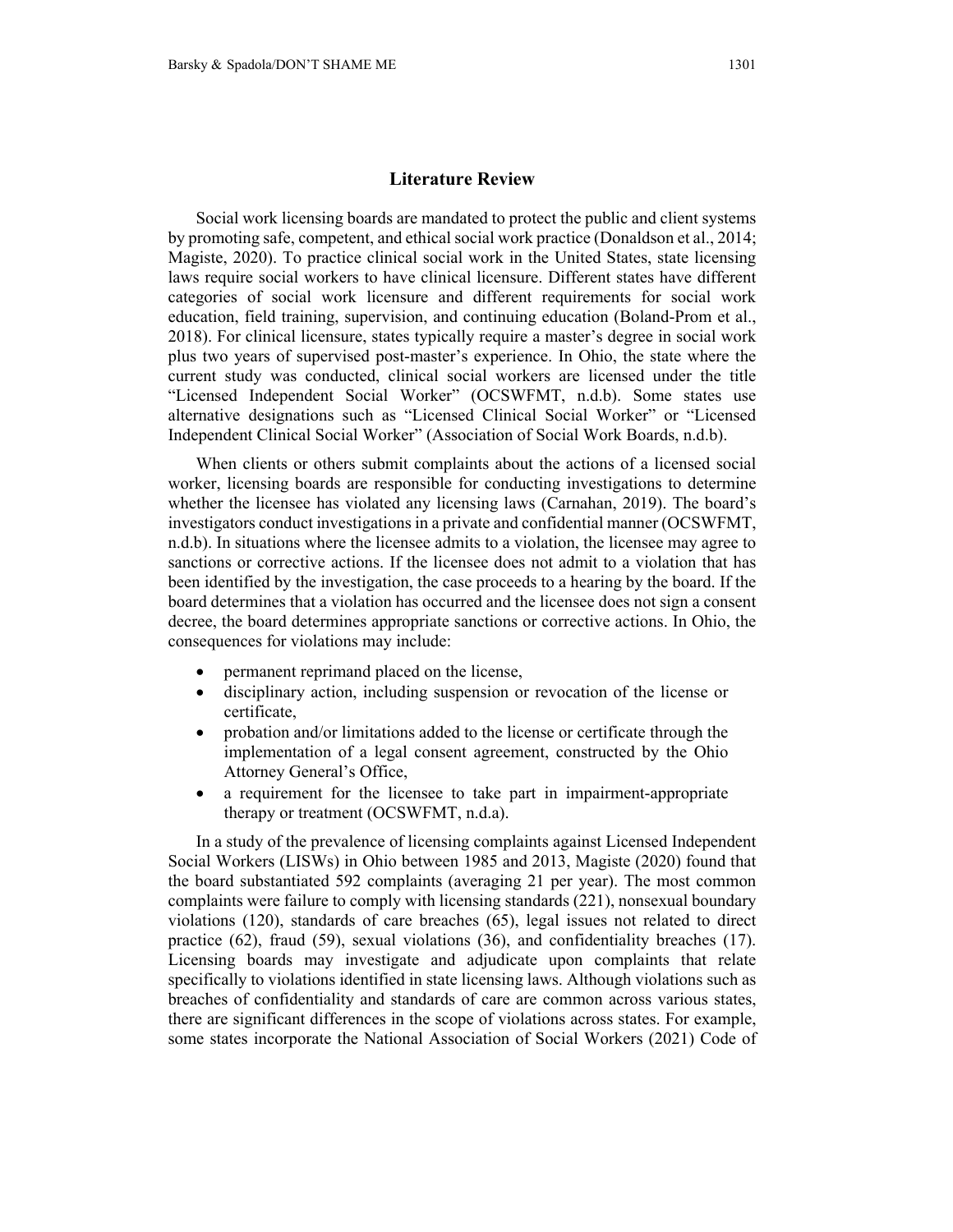Ethics into their licensing laws, giving their licensing boards jurisdiction over a greater range of violations than in states with licensing laws that have a more limited range of violations. The Association of Social Work Boards (n.d.b) maintains an online database that includes comparisons of licensing laws and regulations across different jurisdictions in Canada and the United States.

Research into the impact of licensing board decisions on licensed social workers is limited (Gricus, 2018). Accordingly, this literature review includes the findings of studies related to social workers and allied professionals. Existing research on licensed social workers, nurses, family and marriage therapists, psychologists, and counselors suggests that when licensees are sanctioned for ethical or legal violations, they experience significant personal and professional consequences (LaDuke, 2001; Thomas, 2005; Warren & Douglas, 2012; Wilkinson et al., 2019). Personal consequences refer to physical, emotional, and social impacts, including relationships with family and friends. Professional consequences include effects on work, finances, and professional reputations.

Prior to the current study, the only published research on the experiences of American social workers disciplined by their licensing board was Gricus (2018), a qualitative study of 17 sanctioned social workers in an unnamed state. Gricus found that sanctioned workers suffered feelings of embarrassment, shame, fear, and anxiety. They also experienced sleep problems, financial issues, and missed time at work. Some social workers "connected the experience of disciplinary action with feelings of being watched" (Gricus, 2018, p. 9). Participants feared the discipline would be a *scarlet letter* haunting them throughout their careers. Many participants were no longer proud to be social workers. Some became ambivalent about the profession or disheartened about the investigation process and their ability to gain employment as social workers. Others contemplated leaving the profession. While Gricus (2018) identified many negative results from discipline, some social workers said the experience of being disciplined resulted in some positive outcomes, particularly, greater attention to practice and ethical concerns.

In a qualitative study of 8 registered social workers in England, Worsley and colleagues (2017) found workers who were the subject of a complaint often experienced negative impacts on their mental and physical well-being. Some workers experienced suicidal thoughts. Worsley et al. (2017) note, "Although they did survive this process, few emerged unscathed" (p. 2433). Certain workers believed their problems escalated when they were investigated "because they feared losing their professional identity, credibility, and career for which they had worked hard" (Worsley et al., 2017, p. 2434). Sanctioned social workers also reported negative financial impacts related to the cost of legal defense and lost ability to work.

In a phenomenological study of 8 sanctioned marriage and family therapists (MFTs) from three states, Coy et al. (2016) found that some MFTs reported positive outcomes, including increased professional knowledge, skills, resilience, and personal growth and understanding through therapy. However, MFTs also experienced negative consequences, including lost income and business relationships, stigma, and feelings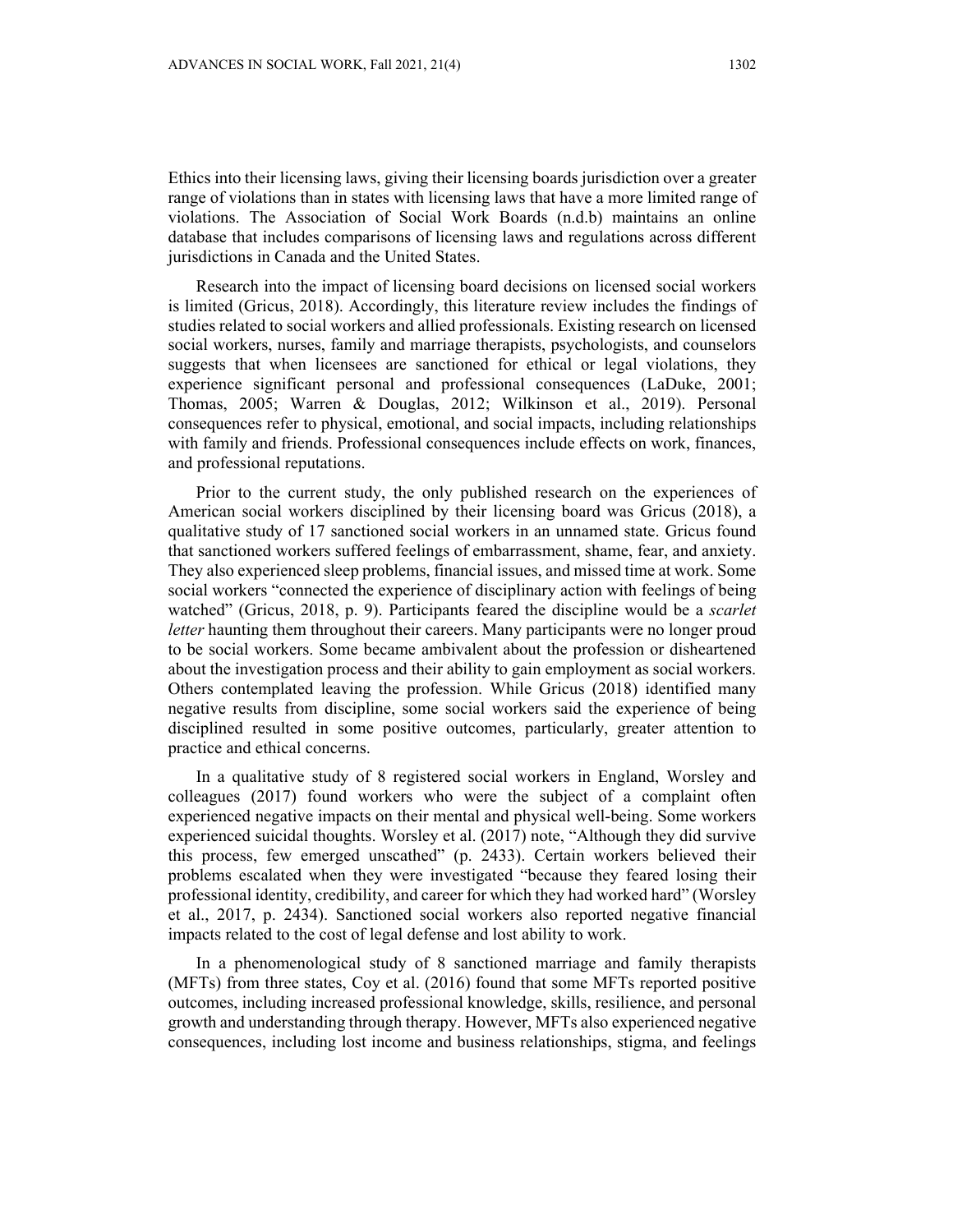of isolation. Some MFTs felt the licensing boards shared too much information. They questioned the necessity of publicizing their sanctions. In an article based on a case study of sanctioned counselors, Warren and Douglas (2012) highlight the negative impacts of stigma and professional isolation. Given the stigma associated with being sanctioned, licensees may have trouble identifying and accessing support such as professional supervision or counseling. Stigma and lack of support may exacerbate their problems.

Schoenfeld et al. (2001) surveyed 240 psychologists who experienced licensing investigations in a southern state. Seventy-one received sanctions for licensing violations. Study participants identified the following negative effects from the investigations: shock, depression, anxiety, anger, sleep disorders, sexual dysfunction, interpersonal stresses, and costs in time and money to defend themselves. The negative effects were greater for psychologists found to have committed a violation than for those not found to have committed a violation.

Although there is a growing body of research regarding the impact of sanctions on licensed psychologists and other mental health professionals (Peterson, 2001; Wilkinson et al., 2019), little research exists regarding the impact of sanctions on licensed clinical social workers (Gricus & Wysiekiersky, 2021). The purpose of the present research is to explore how sanctions affected the professional and personal lives of social workers who received sanctions for licensing violations.

#### **Research Methods**

This study used a phenomenological approach (Neubauer et al., 2019; Wojnar & Swanson, 2007) to explore the lived experiences of 13 LISWs in Ohio who had been sanctioned by their state licensing board for violating laws, rules, or ethics. The study was approved by the Institutional Review Board of the first author's university. Potential research participants were identified through the Ohio Counselor, Social Worker, and Family and Marriage Therapist Board's website, which lists LISWs who received sanctions. The first author emailed and phoned a random sample of 62 LISW from this list, inviting them to participate in the research. Among those contacted, 13 agreed to participate, 9 declined, and 40 did not respond (including at least 8 people whose email addresses or phone numbers were not working). The first author conducted in-depth, semi-structured interviews. Questions surrounded participants' perceptions of the impact of the sanctions on their personal and professional lives. Each interview lasted 30 to 60 minutes. Eleven participants allowed the interview to be audio-recorded and transcribed. One participant requested no audio recording so the interviewer took detailed notes. One participant submitted responses in a text document.

The first author analyzed the interviews using qualitative data analysis, including word coding to identify patterns of words, phrases, and contexts within the transcripts and notes (Denzin & Lincoln, 2017). They identified quotations relating to the impact of sanctions and tentatively labeled each quotation with the essential theme for each quotation (e.g., lost income, expensive to defend, fearful, cannot sleep, traumatized,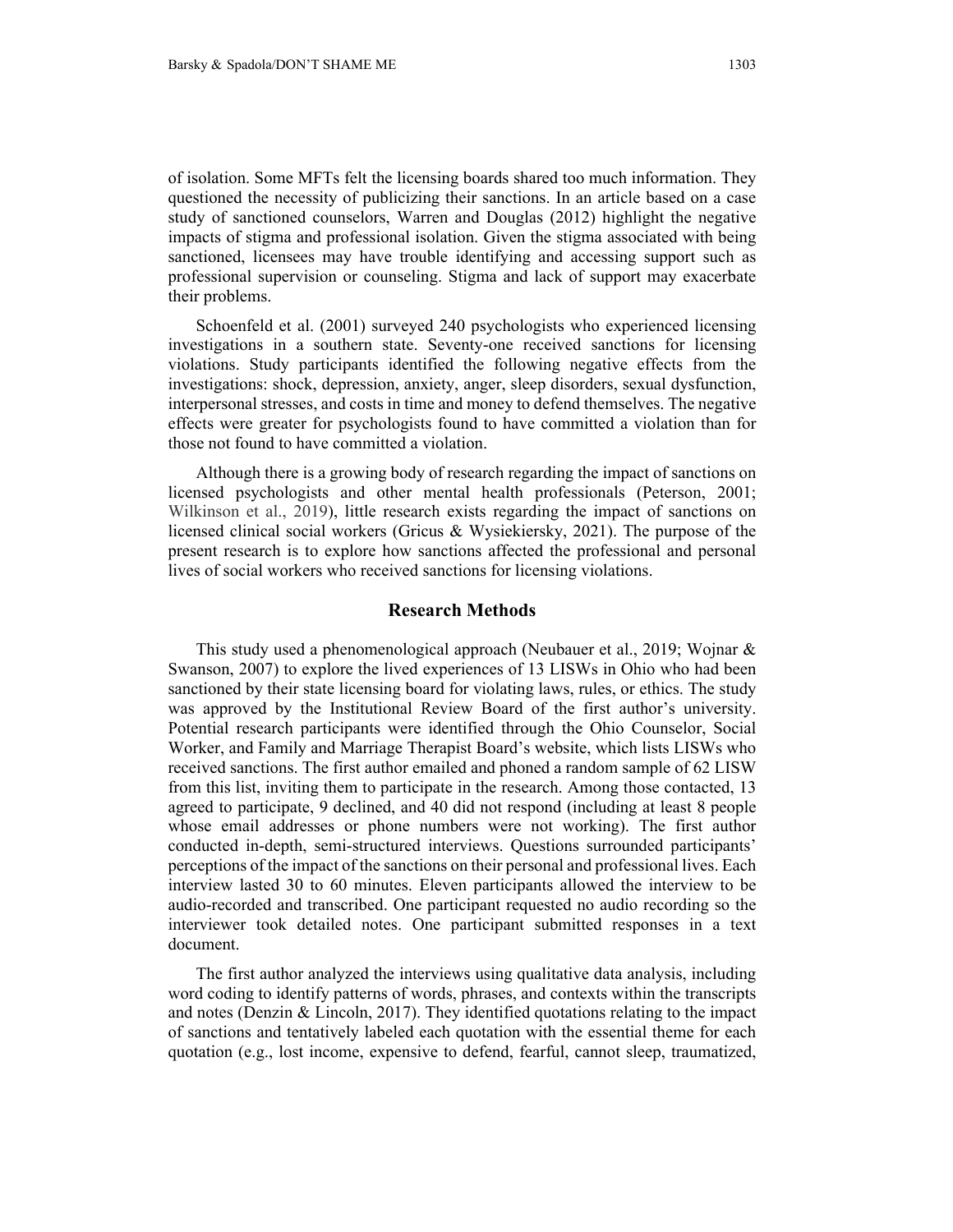reputation hurt, shame, punitive, disproportionate sanctions, permanent record). They then identified common themes among the quotations (Denzin  $\&$  Lincoln, 2017), as presented in the findings section. To promote rigor of the analysis and ensure the accuracy of the themes, the second author conducted an external audit of the transcripts and themes (Creswell & Miller, 2000). This external audit involved the second author reading and coding all transcripts independently, developing major themes and subthemes, and comparing them with the first author's themes and subthemes. The first and second authors discussed differences in their theming and built consensus about which themes fit best with the data.

## **Findings**

The research participants comprised 11 female and 2 male LISWs who received sanctions for violating licensing laws between 2004 and 2020. Table 1 indicates the participants' years of post-licensure practice experience, practice settings, and areas of practice. Table 2 indicates the reported licensing violations and the outcomes imposed by the board.

| Table 1. Practice Experience,        |              |  |
|--------------------------------------|--------------|--|
| Contexts, and Areas $(n=13)$         |              |  |
|                                      | $n\ (\%)$    |  |
| Post-Licensure Practice Experience   |              |  |
| $1-5$ years                          | $6(46.2\%)$  |  |
| $6-10$ years                         | $2(15.4\%)$  |  |
| $21-30$ years                        | $3(23.1\%)$  |  |
| Over 30 years                        | $1(7.7\%)$   |  |
| Unanswered                           | $1(7.7\%)$   |  |
| <b>Practice Contexts</b>             |              |  |
| Private practice                     | 10 (76.9%)   |  |
| Agency-based                         | $3(23.1\%)$  |  |
| Retired                              | $1(7.7\%)$   |  |
| <b>Practice Areas</b>                |              |  |
| Mental health                        | $10(76.9\%)$ |  |
| Forensic                             | $1(7.7\%)$   |  |
| Addiction                            | $1(7.7\%)$   |  |
| Supervision                          | $1(7.7\%)$   |  |
| Older adults                         | $1(7.7\%)$   |  |
| Total may add up to more than $n=13$ |              |  |
| because some respondents gave more   |              |  |
| than one answer.                     |              |  |

When asked about their experiences of being sanctioned, research participants discussed the fairness of the sanctions and the impacts of the sanctions on their personal and professional lives. The "fairness" theme comprised two factors: whether participants felt sanctions were needed and whether they felt the sanctions were proportionate to the type of violation. The "impacts" theme involved three types of impacts: emotional impacts; reputational, career and financial impacts; and impacts on clients.

### **Fairness of the Sanctions**

Some participants suggested the sanctions imposed by the board were fair. These participants tended to be licensees who acknowledged they had violated a regulatory law and signed a consent agreement. They were also able to maintain their jobs or obtain a new position. They did not necessarily think

that the board needed to punish them, as they had acknowledged their offenses; however, they thought the types of sanctions were proportionate to the type of violation.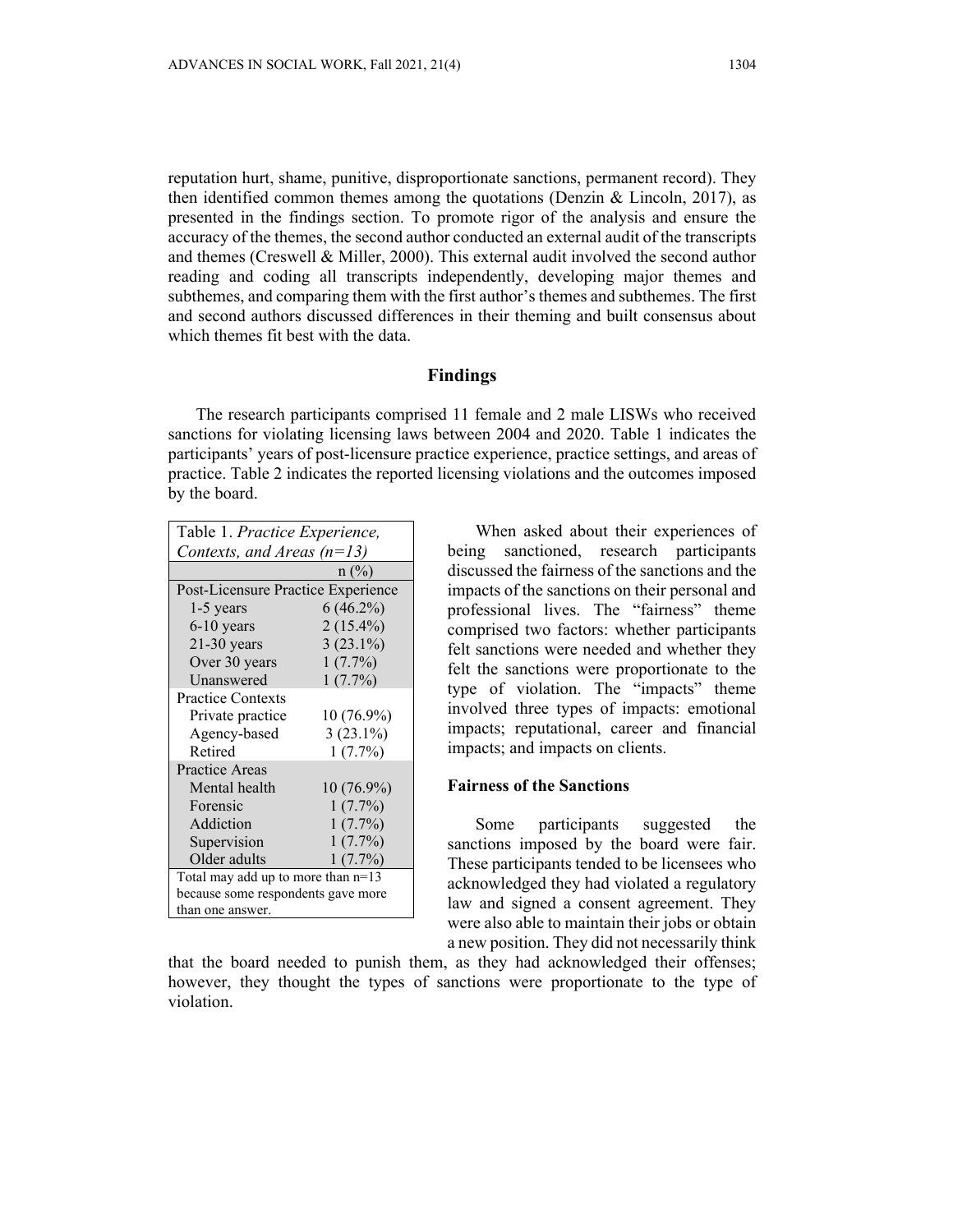Most participants felt that the sanctions were disproportionate or unfair. Some did not think that they violated any laws. Others felt that their violations were relatively minor, for instance, not submitting the appropriate paperwork to document their continuing education. The fact that certain participants signed consent agreements with the board did not mean that they actually agreed with the finding of a violation or the sanctions imposed. They felt that it was not worth fighting the board or they did not have the financial means to contest a decision by the board. Some participants tried

| Table 2. Reported Violations and Investigation  |                |  |
|-------------------------------------------------|----------------|--|
| <i>Outcomes</i>                                 |                |  |
| Violations                                      | $n(^{0}/_{0})$ |  |
| Nonsexual boundary violations                   | $5(38.5\%)$    |  |
| Not obtaining informed consent                  | $2(15.4\%)$    |  |
| Felony                                          | $1(7.7\%)$     |  |
| Inappropriate documentation                     | $1(7.7\%)$     |  |
| Insufficient continuing education               | $1(7.7\%)$     |  |
| Impaired practice                               | $1(7.7\%)$     |  |
| Making threats                                  | $1(7.7\%)$     |  |
| Sex with client                                 | $1(7.7\%)$     |  |
| Not reporting a supervisee's violation          | $1(7.7\%)$     |  |
| <b>Bias</b>                                     | $1(7.7\%)$     |  |
| Outcomes                                        |                |  |
| Permanent revocation                            | $5(27.8\%)$    |  |
| Supervision                                     | 5(27.8%)       |  |
| Ethics course                                   | $4(22.2\%)$    |  |
| Suspended sentence                              | 3(16.7%)       |  |
| Reprimand                                       | $1(5.6\%)$     |  |
| Total may add up to more than n=13 because some |                |  |
| respondents gave more than one answer.          |                |  |

to retract their consent agreements; however, they said the board would not allow them to do so. One participant noted that the consent agreement with the board stated that the consent was "in lieu of formal discipline;" however, the participant felt the consent agreement was indeed formal discipline.

Some participants suggested the board went too far in meting out sanctions, particularly in situations where the clients did not incur harm. As one participant noted, "Although there was a conflict of interest, which I agreed, there was no harm… I felt there was a complete overreaction by the board." Several participants noted that the board treated them more harshly than social workers who had sex with their clients: "I think it's ridiculous. I mean people sleep with their clients." Others suggested that the social work board was much harsher than boards that oversaw other licensed professions: "When are other disciplines going to be held by the same standards as social work and mental health professions?" Several participants said they felt they were treated too harshly based on their research of prior board decisions or based on what they had been told by their attorneys. As one participant said, "[My attorney] got [the board] down to 18 months [license suspension], but they wouldn't go below that. He said, 'You've got to be kidding. All these other cases, very severe… what [is the board] doing?"

Some participants who felt the sanctions were disproportionate received severe sanctions, such as permanent license revocation. Others received less severe sanctions, such as a suspended license or an order requiring supervision. Even a relatively minor sanction, however, could be experienced as disproportionate. Some felt that they had admitted their wrongdoing and had taken corrective steps, so a warning letter would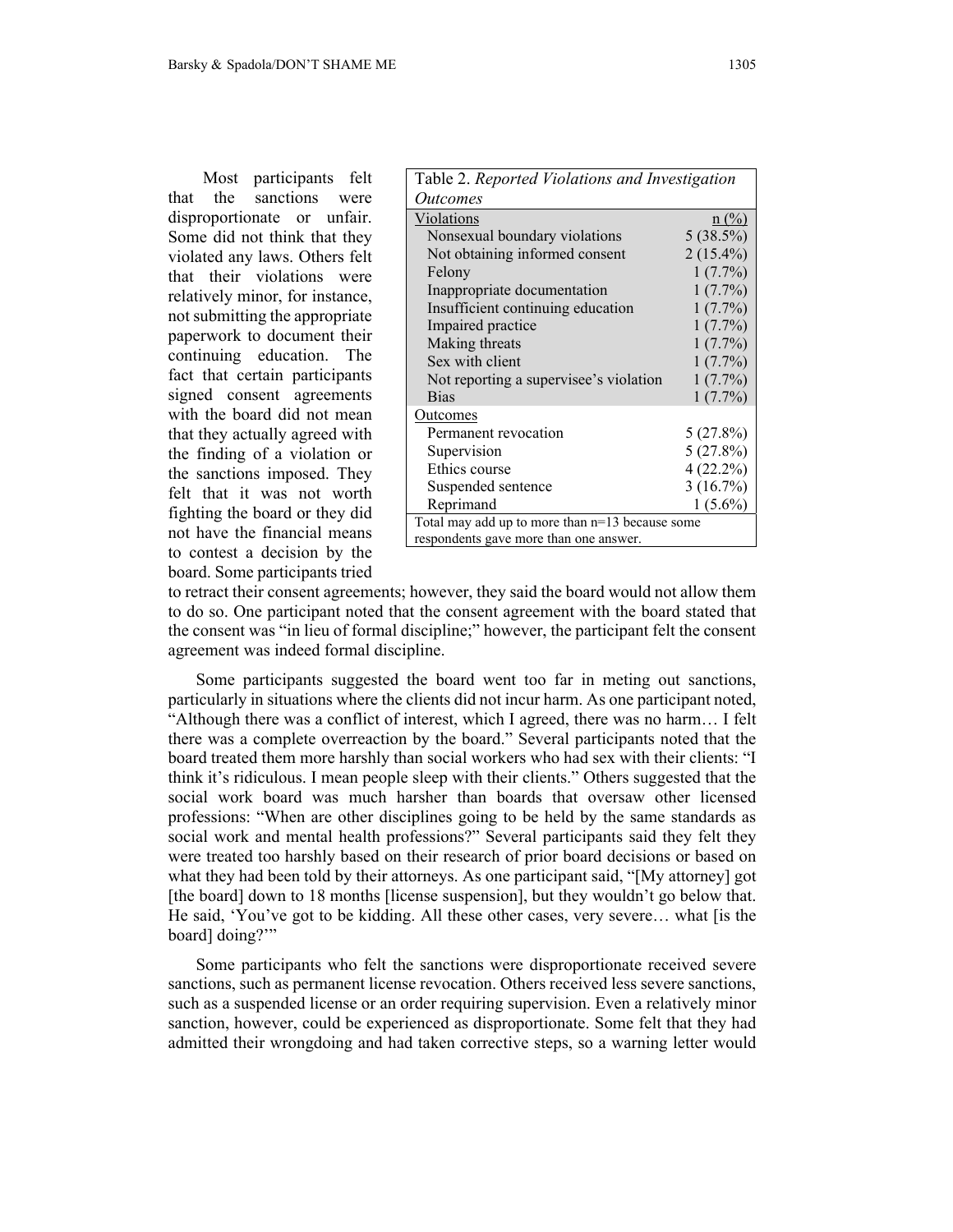have been sufficient. Although the board was authorized to take admissions and expressions of remorse into account, several participants felt that the board did not consider their remorse as a mitigating factor. Participants also expressed concern that even a short suspension would leave a permanent mark on their reputation. In advocating for time-limited sanctions, one participant stated, "Just, the blanket rule about everybody's disciplinary actions stay on their record forever. Even serious violations, people can turn around and people can redeem themselves. To leave it on their records for 10, 20, or 30 years, it just seems extreme."

#### **Impact of the Sanctions**

#### *Emotional Impacts*

Two participants indicated they became happier after the board's decision. They did not enjoy having to go before the board or being sanctioned. However, they used the board's decision as a "wake-up call," decided to leave social work, and started new careers. As one participant noted, "I was hurt emotionally. So, what do you do with that? I went back to school… I don't like walking around like I'm a victim. I feel like I persevered… I'm probably the happiest I've ever been in the career where I am." These participants suggested they were less stressed in their new careers and made more money.

Most participants reported a much stronger emotional impact, with experiences ranging from severe stress to high levels of anxiety, sleep disturbances, and symptoms that they attributed to the possibility of post-traumatic stress disorder. One participant suggested that she awoke with a panic attack every morning, beginning just after the first meeting with the investigator and lasting 18 months. She said she was paralyzed by fear. Although she continued to practice social work, her constant state of fear and anxiety made it very difficult to work. Another participant shared that she continued to have difficulty sleeping years after the investigation ended. "It's hard in the middle of the night…I wake up in the middle of the night, at 3 in the morning. I can't sleep."

A third participant described having a "nervous breakdown" and living in constant fear that another client might report her to the board. She avoided being assertive with clients, worrying about how they might respond: "If a client got mad about something, normally, I'd stand up to them and say, 'Come on, let's get on with it, it's a clinical issue.' And now… I was starting to cower." A fourth participant described having a sense of paranoia, fearful about making any missteps because they could result in further board investigations. The fears were not just about potential findings of violations, but also fears of having to go through the investigation process. Finally, one participant suggested that the board contributed to her experiencing "compassion fatigue." As a social worker, she hoped the board would be supportive and offer resources. Instead, she felt the Board undermined her confidence and left her in a constant state of anxiety and fear. A common theme emerging from the participants' experience of the investigation process was that they came away feeling demeaned and traumatized.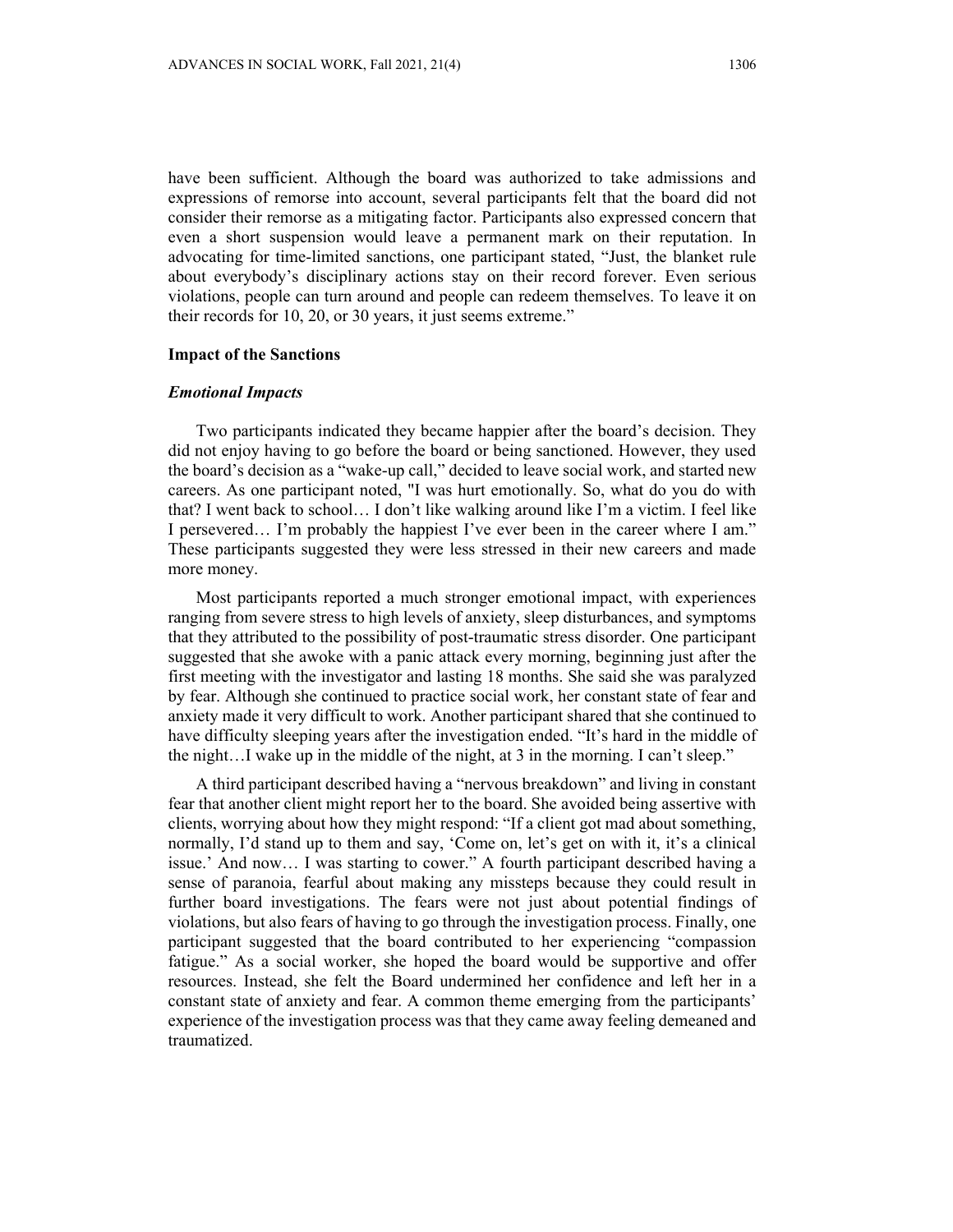### *Reputation, Career, and Financial Impacts*

Some participants shared that having a violation on their record did not have a substantial negative impact on their reputation, career, and finances. They suggested that their colleagues, coworkers, and clients knew about the quality of their work. They did not think the licensing violation affected how they were perceived, ethically or professionally. In the words of one participant, "My staff know who I am. My clients know who I am. [The board's decision] can't hurt that." Some participants felt that people who did not already know them might question their reputation if they discovered the violation; however, they were unsure about what effects, if any, this had on their practice or ability to attract clients. One participant said she was very well known in the community, so she was not concerned about how potential clients and referral sources might perceive her. Some participants who were less concerned about their reputation believed that the specific violation appeared trivial (e.g., receiving a 10-day license suspension).

Other participants believed that having a violation on their records affected their reputation significantly. As one participant said, "I have a scarlet letter… and I'm sure it affected my business." Another participant who lost her license noted that the violation prevented her from getting jobs that did not require licensure. "When I tried to get jobs that weren't licensed jobs, I would have to explain the whole situation and whatnot, and that would always allow me not to have the jobs." A participant from a small town noted that everyone knew about her licensing violation and she had to contend with a lot of false rumors about the violation.

Participants suggested it was embarrassing when they applied for jobs and had to disclose their licensing violations. One participant said that although she was able to obtain a new job, her employer required her to have additional in-house supervision. She did not think she needed additional supervision because she was already paying for outside supervision as part of her consent agreement with the licensing board.

Many participants felt that simply having their name and violation on the board's website was embarrassing. As one participant said, "I'm mortified. I have an excellent reputation… my name means a lot to me." Participants felt ashamed even if they were not aware of any specific instances when friends, potential clients, or others went on the website and learned that they had a violation. Another participant noted, "It was shameful. Nobody ever said anything to my face… but who knows. I knew anybody could go and see my name. It was shameful." Several participants expressed concerns that the violation stays on the Board's website forever. They also expressed concerns that others might repost the information. One participant noted that even after seven years, the effects of the violation continued to have a strong impact. "I had tons of friends who were clinical people. I'm like a joke… 'See, you lost your license.' I've lost my professional standing, money, future prospects…" Some participants struggled with when to tell potential employers about their violation. If they informed potential employers too soon, they risked not getting the job; if they did not disclose early on, the employer might also reject them.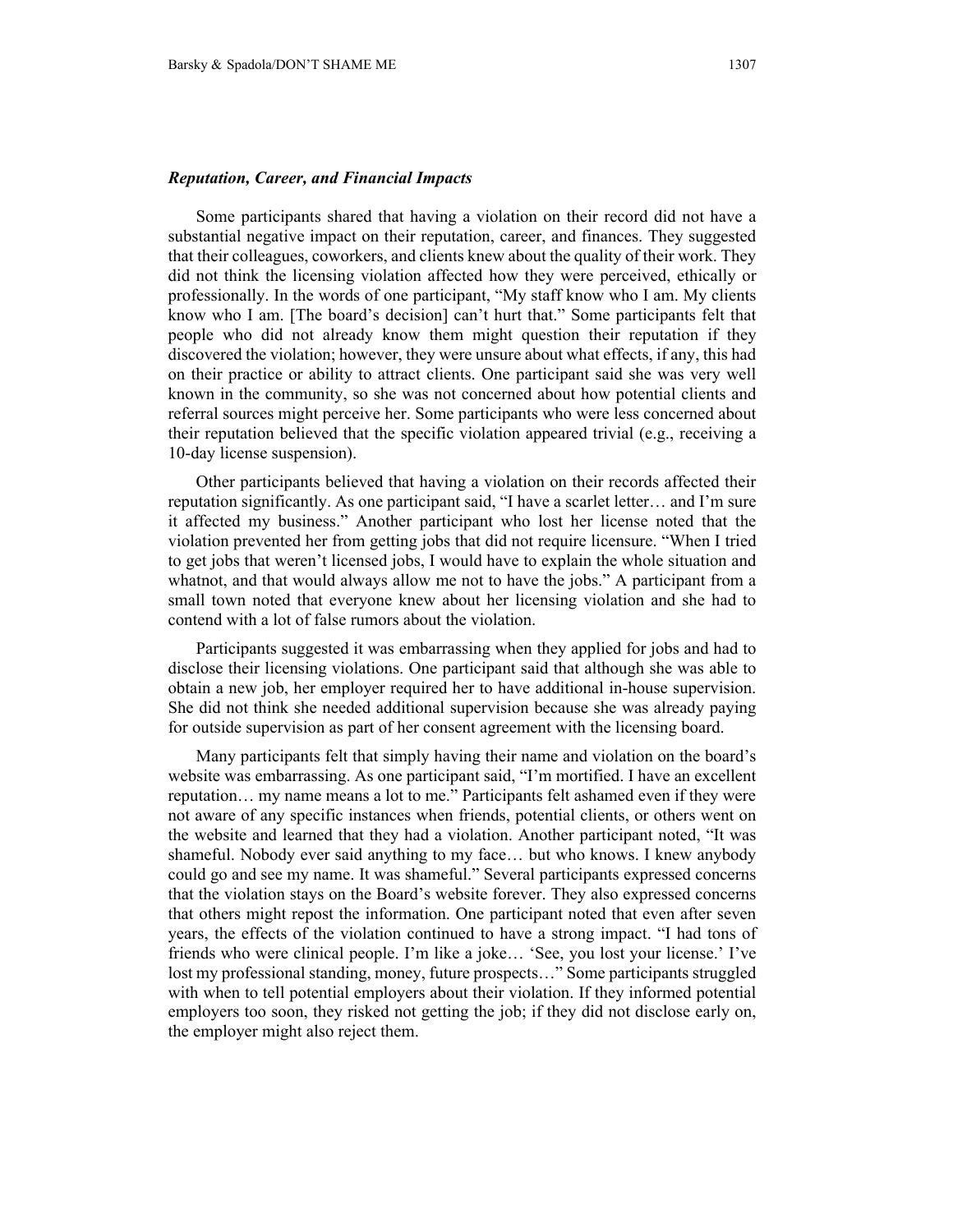Although some participants continued to struggle with the impact on their reputation, others said they were moving on. "The fact that you can look at my license, it drives me crazy, but I've got to let it go. It doesn't define me. I'm not giving them the power to define me." Some participants moved out of state to re-establish their reputations and careers. Some participants returned to school and entered new professions. Of the 5 participants who had their licenses revoked, 4 wanted to continue to practice social work. One participant was planning to leave social work even before the licensing investigation. Among the 8 participants who did not have their licenses revoked, all said they continued to practice social work right after the investigation process ended or after their licensing suspension ended.

Not surprisingly, some of the strongest financial and career impacts were reported by participants who had their licenses permanently revoked. One participant said that she was unable to return to work and was living in poverty. Some participants reported having large debts, in part because of legal expenses to defend themselves and in part because of lost jobs or lost business (for those in private practice). One participant reported that her practice was \$40,000 in debt and she paid \$13,000 in legal fees. Although some participants had professional liability insurance that covered legal fees, others did not.

Several participants suggested that the Board did not consider the impact of its decisions, not only on them, but also on their family. The lost jobs and lost income affected their whole families. Some participants had recently experienced the death of a spouse, a divorce, or mental health issues within the family. After the finding of a violation, they were no longer able to support their families, including basic needs such as housing. One participant estimated lost income at over \$1,000,000 over the prior 10 years. Some participants believed that the information on the Internet continued to affect their reputation and ability to earn a living. Another participant said she took a job at a restaurant, earning minimum wage and struggled to support her children. She was eventually able to return to school and earned a new degree to obtain a better paying job.

#### *Impact on Clients*

Some participants who continued to practice social work suggested that the emotional impact of the licensing investigation and sanctions affected the way they practiced. They chose not to accept clients in risky situations, for instance, clients with borderline personality disorder, families with conflictual dynamics, and clients involved in the legal system. As one participant suggested, "I am scared to death to do custody work… I'm too concerned about losing my license… It was valuable work… I won't do it anymore because I'm too fearful with my board." Another participant said, "I started distrusting my clients, started living in fear… looking over my shoulder." The participant went through her client list with a professional colleague and decided to terminate work with clients who could be too risky to work with, including clients who experienced trauma. The participants felt bad about having to turn away clients in need, but they were too scared about losing their licenses and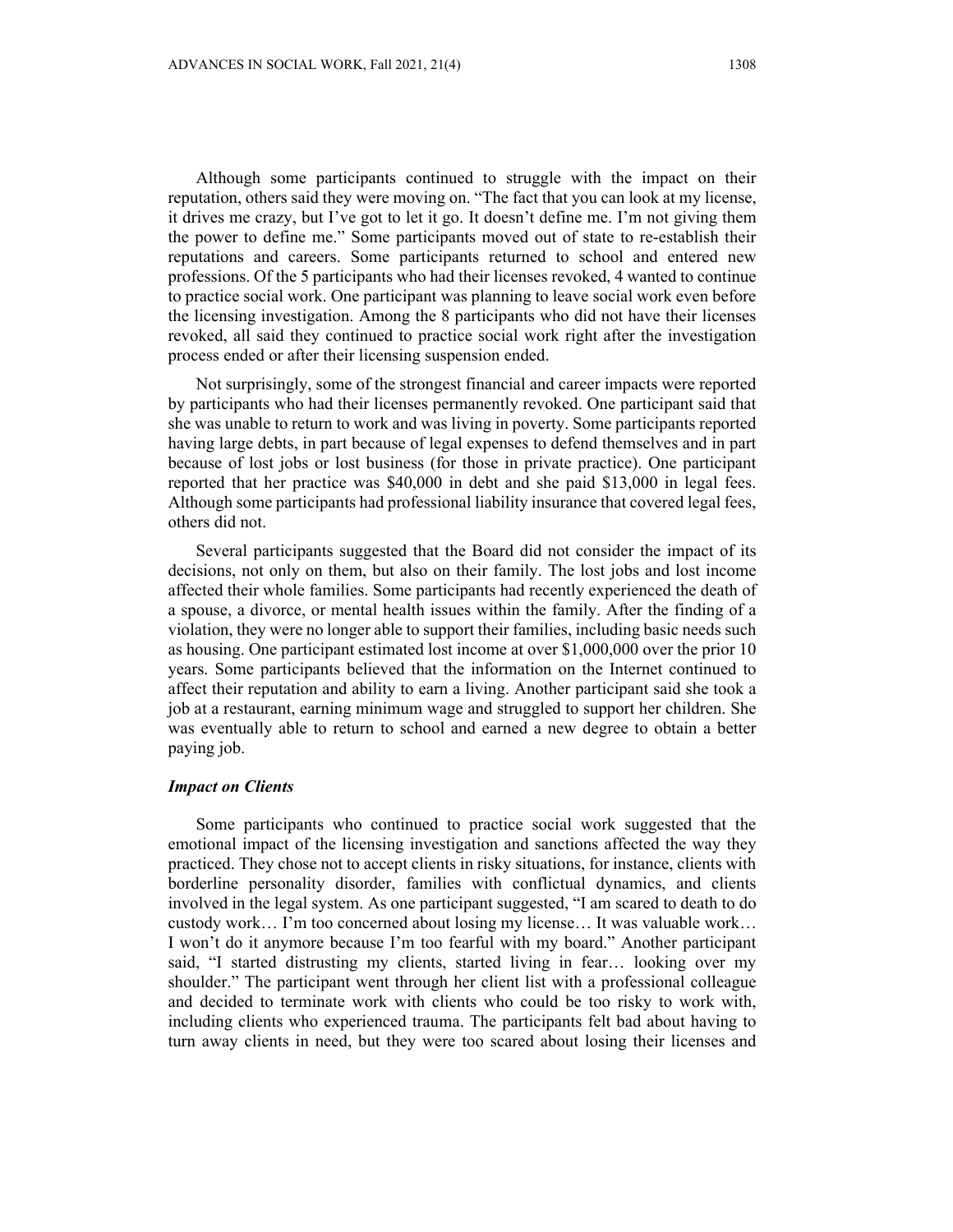livelihoods. Some participants reported that other professionals in their agencies quit practice due to their fears about the licensing board.

One of the biggest concerns among participants who lost their licenses or had them suspended was that they were forced to terminate work with clients who still needed help. One participant noted, "I had people who were suicidal who ended up in the hospital... Another man who's going through divorce, is depressed and going through substance abuse… and more. And I wasn't able to do anything but cancel." Some participants who worked in agencies were not allowed to terminate work or transfer them to other workers; the agency took responsibility for the clients. Other participants were able to contact their clients and explain their license suspensions. Although participants provided referral information, many clients did not want to switch therapists.

Several participants felt the board should consider the impact of license suspensions on clients, for instance, by giving licensees time to speak with clients before the suspensions took effect or by offering sanctions other than suspensions. Rather than suspensions, for instance, one participant suggested that the board could arrange opportunities for clients and licensees to meet and work through the issues themselves. The participant felt that it would have been much more helpful for the board to mediate a solution, bringing a sense of peace and closure to the issues between the licensee and client. The participant believed the current process was more punitive rather than restorative or helpful to the client. Because regulatory processes and sanctions are governed by state laws, boards would need legislative reforms in order to incorporate some of these suggestions.

Some participants whose licenses were revoked believed that they lost their ability to contribute to their clients, community, and society. One participant said, "I have a lot to offer to the public. I have a lot of experience… I do substance abuse work. I do mediation. I do court work. I've got a unique blend of experience." This participant felt the board ignored her capacity to contribute as a social worker and the license revocation brought about more harm than good.

## **Limitations**

This study was based on a sample of 13 participants from a licensing board in one state. Accordingly, the primary limitation of this study is the transferability of the findings (Denzin & Lincoln, 2017). Although the sample was drawn randomly from a list of LISWs who had received licensing sanctions, the sample may be skewed because 9 people declined to participate and 40 others did not respond to calls or emails (including the possibility of incorrect contact information). People with stronger concerns, lower feelings of shame, or less trauma may have been more likely to respond. Others may have felt they had little of significance to share regarding their experience. Still, the sample generally mirrored the demographics of the Ohio board's cases regarding gender, agency-based versus private practice, practice areas, and the range of violations. The findings may be more transferable to licensing boards with investigation processes similar to those of Ohio (e.g., boards with paid professional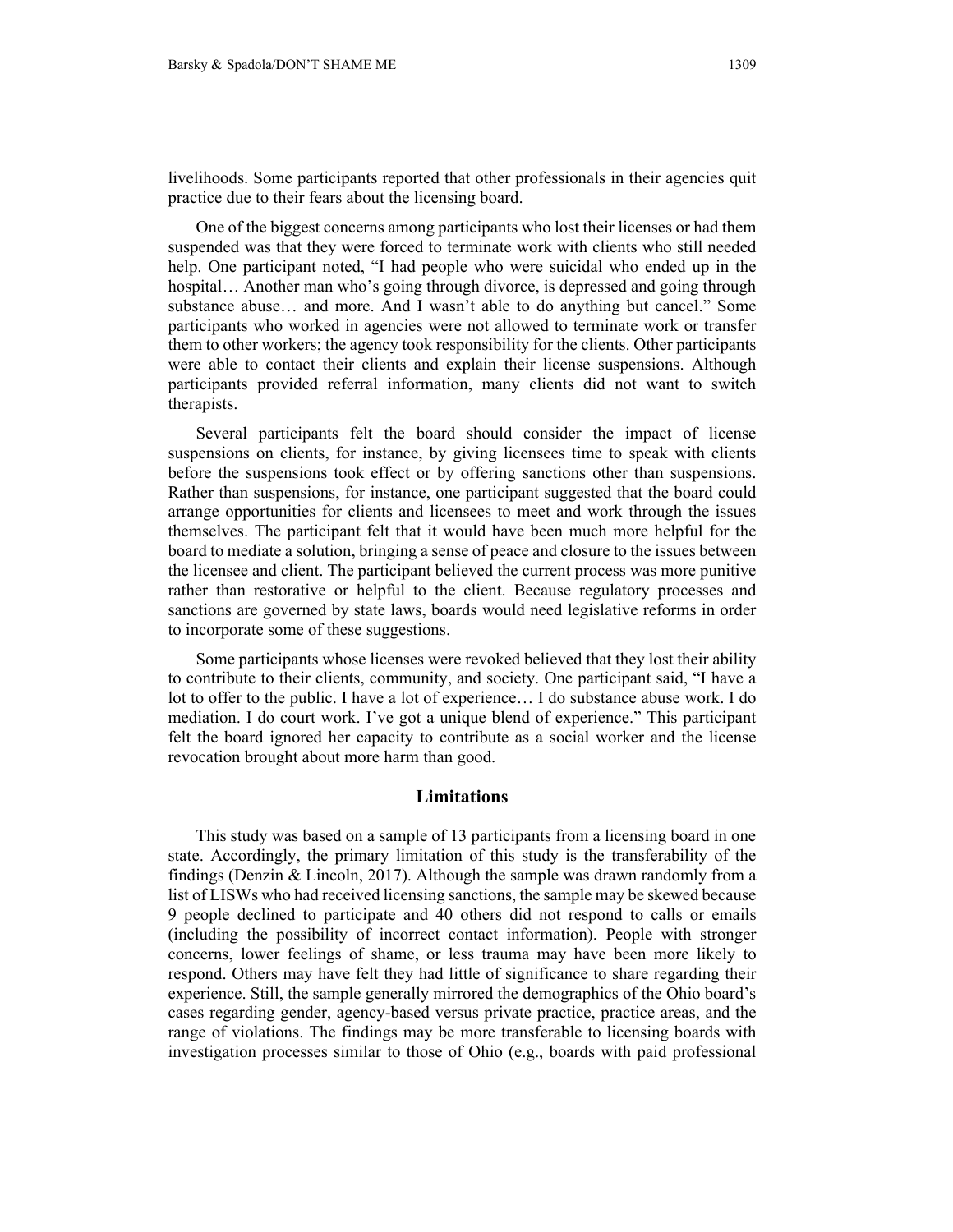investigators rather than volunteer investigators selected from among board licensees).

### **Conclusion**

As the reported experiences of research participants and prior research suggest, being involved in a licensing investigation and having a violation found against them can be stressful and traumatizing (Gricus, 2018; Worsley et al., 2017). Although some participants reported the ability to get on with their lives in a positive manner, many experienced significant negative impacts on their professional, emotional, and financial well-being. The primary purposes of licensing investigations are to protect the public and promote safe, competent, and ethical practice (Donaldson et al., 2014). To reduce the risks of unwarranted negative impacts on licensees, social work boards could consider the following strategies:

- *Different types of violations may require different types of actions.* When licensees have engaged in sexual exploitation, harassment, or other conduct that has caused or could cause serious harm to clients, boards may need to use stronger and longer-term actions than for less serious violations such as not completing continuing education requirements or failure to document fees in an appropriate manner.
- *Avoid licensing suspensions unless they are absolutely necessary*. Licensing suspensions may have a negative impact on the licensee emotionally and financially. They may also have negative impacts on clients, whose treatment and support services may be disrupted. If the purpose of short-term licensing suspensions is to act as a punishment or deterrent, boards could use fines or other methods of deterrence.
- *For licensing violations that do not cause significant harm to clients, designate a timeframe after which information about violations will be removed from the board's website.* Many participants expressed concerns about having permanent marks on their records. For less serious violations, it may be appropriate to have a process to expunge violations from public records to reduce the negative impact on a licensee's emotional, reputational, and financial well-being. When determining appropriate responses to violations, licensing laws require boards to take the seriousness of the violations into account.
- *When requiring supervision as a consequence for a licensing violation, boards should offer support in identifying an appropriate supervisor for the licensee.* If the purpose of supervision is to ensure that licensees practice ethically and avoid similar violations, then clinical supervision may not be necessary in situations where the licensee accepts responsibility for the violation and can demonstrate that they will not repeat it. In some situations, there may be a need for monitoring the licensee's practice rather than clinical supervision. Boards should take the licensee's prior experience and practice record into account when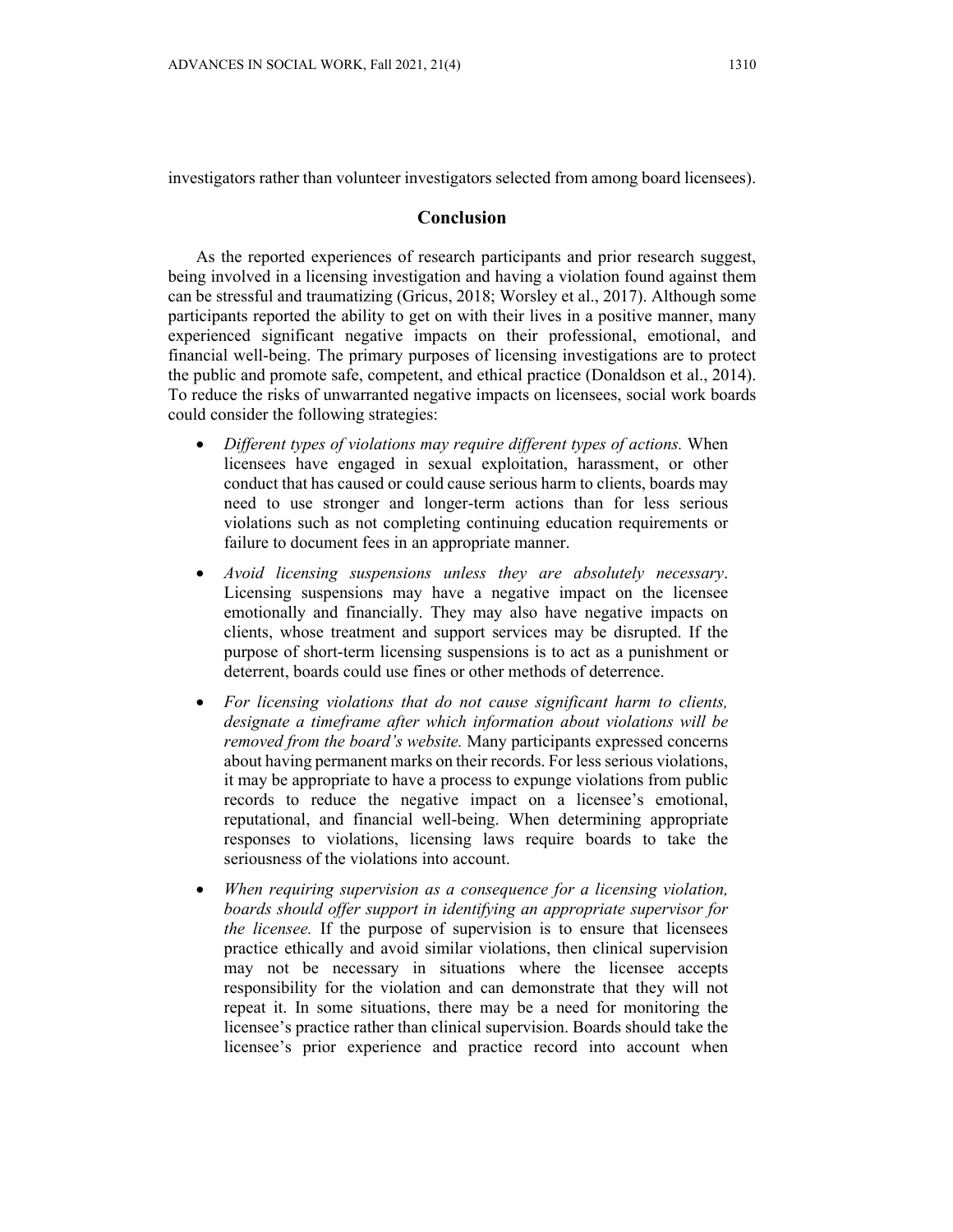considering whether mandated supervision will be useful. It may also be helpful for the board to provide specific training for supervisors who intend to work with licensees with violations. The type of supervision that they require may be different from general social work supervision, given the need to focus on specific violations or practice risks. Supervisors should also help licensees cope with the stresses associated with having a licensing violation on their records. One participant suggested the need for "trauma-informed" supervision (Pennsylvania Coalition Against Rape, 2020). "Even if I did the worst thing, don't judge me, don't shame me. Walk with me. Help me know why I did it. Help me so I don't do it again. Don't put me down further because that's not going to help." Social work licensing boards could draw upon the experiences of the legal and nursing professions which offer alternatives to the traditional disciplinary approach, including the use of diversion, mediation, probation, remediation, and supervision (Burgoon, 2021; Matthews et al., 2019). These approaches are based on the principles of restorative justice, corrective action, and rehabilitation rather than punishment or retribution (Barsky, 2017).

 *Boards should encourage licensees to make use of social work consultants throughout the investigation process and following the findings of a violation.* Trained consultants could provide coaching and support, helping licensees understand the process, respond to the licensing board in an effective manner, and identify appropriate support systems to help them with any emotional or financial stresses that may arise. For social workers who lose their licenses, consultants could assist with the practical and emotional issues that arise when having to transition to a new career. Given the limited budgets of social work boards, it is likely that licensees would need to pay for these consultants (just as they currently pay for any mandated supervision). Licensing boards could build on the consultation model used by the National Association of Social Workers (NASW, 2012), which encourages social workers to use consultants when they are involved in professional review processes regarding allegations of unethical conduct.

For future studies on licensing violations and sanctions, researchers could conduct an in-depth study of the processes of supervision, consultation, and other corrective actions. Different types of violations may require different responses. Accordingly, the research could focus on licensing board responses for specific types of violations such as sexual misconduct, nonsexual boundary violations, practicing outside of competency, breach of confidentiality, and failure to report abuse. In order for licensing boards to ensure that their decisions are based on evidence-based practice (Gambrill, 2018), it would be useful to identify which types of supervision, consultation, and corrective actions are most helpful and under what circumstances. It would also be helpful to study the processes that licensing boards use to determine which types of corrective sanctions or corrective actions to use for particular situations.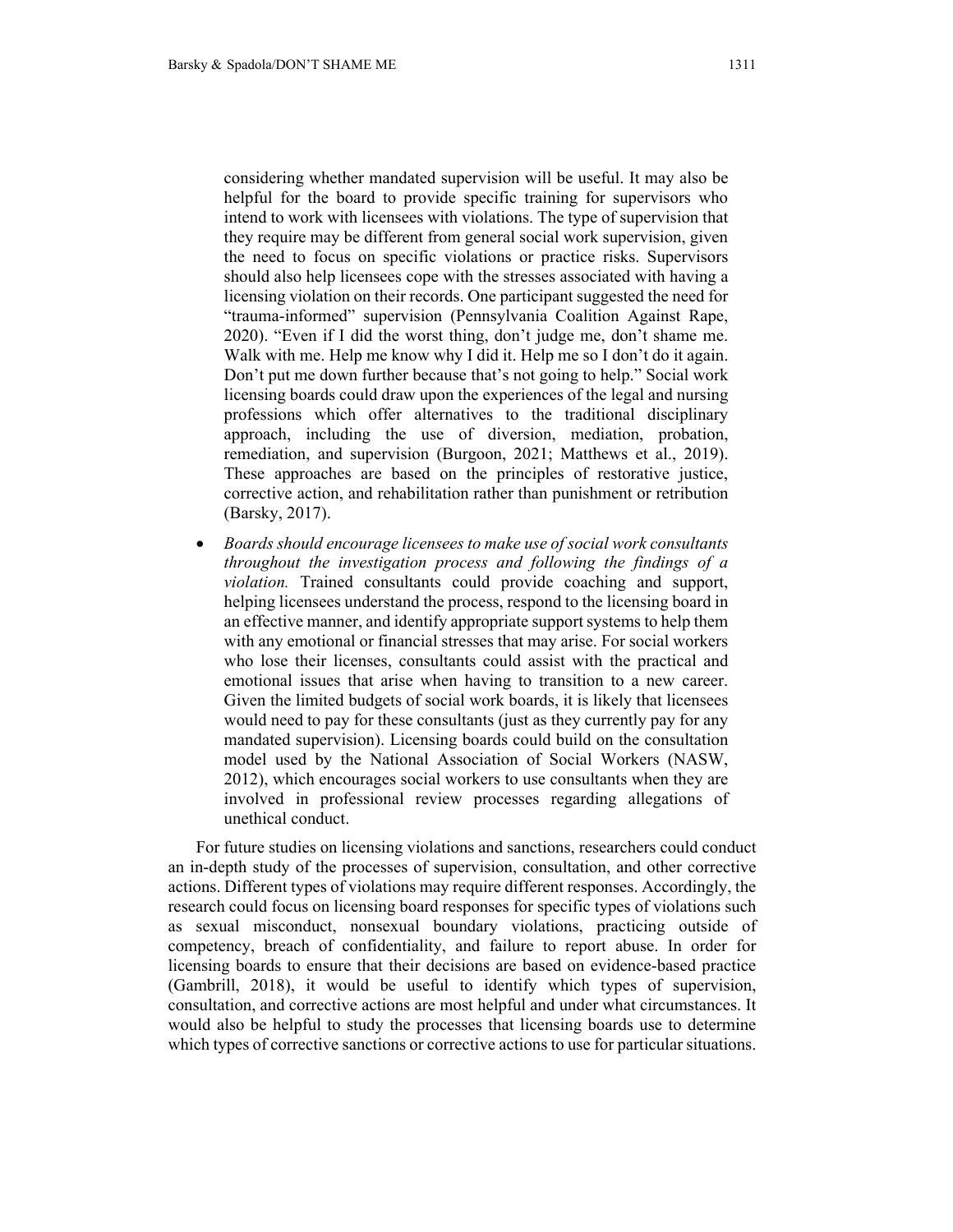Although confidentiality and privacy concerns may prevent investigators or licensing boards from discussing particular cases, they could provide information about their decision-making processes and criteria without disclosing identifying information about licensees or clients.

Future research could also explore the experiences and perspectives of investigators. This research could be used to inform social workers about effective and ineffective ways to respond when they receive notifications of complaints and are participating in investigation processes (Barsky, 2020). In addition, this research could illuminate similarities and differences in the ways that investigations are conducted in various jurisdictions (Krom, 2019; Phelan, 2007).

As licensing boards consider the best ways to promote safe and competent practice, it is incumbent upon them to evaluate the impact of their investigatory processes and sanctions. By having a greater understanding of the impacts of licensing revocations, suspensions, supervision, corrective actions, fines, and other sanctions on social workers and the people they serve, licensing boards can make better decisions about what types of actions are most effective for particular violations and situations.

As a profession, social work values respect for the dignity and worth of all people (NASW, 2021). The value of respect includes empowering clients and giving them second chances when they make mistakes. The participants in this study suggest that social workers who violate licensing laws should be treated in a similar manner, with respect, empowerment, and compassion.

### **References**

- Association of Social Work Boards. (n.d.a). Laws and regulation database. https://www.aswb.org/regulation/laws-and-regulations-database
- Association of Social Work Boards. (n.d.b). Regulation. https://www.aswb.org/regulation/
- Barsky, A. E. (2017). *Conflict resolution for the helping professions: Negotiation, mediation, advocacy, facilitation and restorative justice* (3rd ed.). Oxford University Press.
- Barsky, A. E. (2020). Ethics alive! Responding to NASW's professional review process. *New Social Worker, 27*(1), 4-6*.*  http://www.socialworker.com/topics/allan\_barsky
- Boland-Prom, K. (2009). Results from a national study of social workers sanctioned by state licensing boards. *Social Work, 54*(4), 351-360. https://doi.org/10.1093/sw/54.4.351
- Boland-Prom, K., Johnson, J., & Gunaganti, G. (2015). Sanctioning patterns of social work licensing boards, 2000 to 2009. *Journal of Human Behavior in the Social Environment, 25*(2), 126-136. https://doi.org/10.1080/10911359.2014.947464
- Boland-Prom, K., Krcatovich, M., Wagner, S., & Gilbert, M. C. (2018). Social work educators' evaluations of regulatory boards. *Journal of Social Work Values &*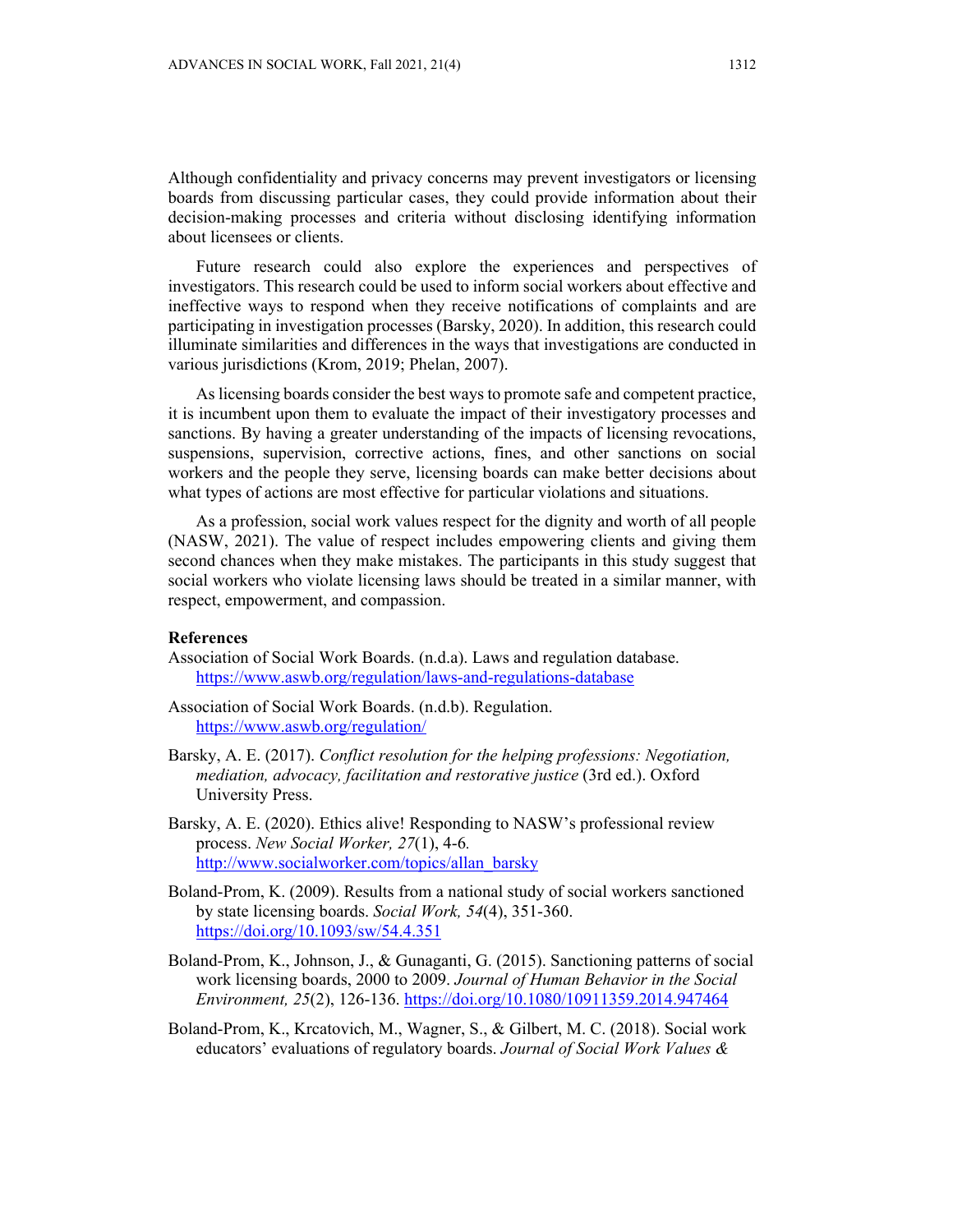*Ethics, 15*(2), 81-92. http://jswve.org/download/15-2/articles15-2/81-Evaluationof-regulatory-boards-JSWVE-15-2-2018-Fall.pdf

- Burgoon, B. D. (2021). Florida's lawyer discipline system: What every attorney needs to know. *Florida Bar Journal*, *95*(1), 9-21. https://www.floridabar.org/theflorida-bar-journal/floridas-lawyer-discipline-system-what-every-attorney-needsto-know/
- Carnahan, B. (2019). Examining professional licensure risks*. Risk Management*, *66*(3), 18-20. http://www.rmmagazine.com/articles/article/2019/04/01/- Examining-Professional-Licensure-Risks-
- Coy, J., Lambert, J., & Miller, M. (2016). Stories of the accused: A phenomenological inquiry of MFTs and accusations of unprofessional conduct. *Journal of Marital and Family Therapy*, *42*(1), 139-152. https://doi.org/10.1111/jmft.12109
- Creswell, J. W., & Miller, D. L. (2000). Determining validity in qualitative inquiry. *Theory into Practice*, *39*(3), 124-130. https://doi.org/10.1207/s15430421tip3903\_2
- Daley, M. R., & Doughty, M. O. (2006). Unethical social work: Comparing licensing and NASW perspectives. *Arete*, *30*(2), 36-50.
- Daley, M., & Doughty, M. O. (2007). Preparing BSWs for ethical practice: Lessons from licensing data. *Journal of Social Work Values & Ethics, 4*(2), 3-9. https://jswve.org/download/2007-2/4-Preparing-BSWs-for-Ethical-Practice-Lessons-from-Licensing-Data-JSWVE-4-2-2007.pdf
- Denzin, N. K., & Lincoln, Y. S. (2017). *The Sage handbook of qualitative research* (5th ed.). Sage.
- Donaldson, L., Hill, K., Ferguson, S., Fogel, S., & Erickson, C. (2014). Contemporary social work licensure: Implications for macro social work practice and education. *Social Work*, *59*(1), 52-61. https://doi.org/10.1093/bjsw/bcx005
- Gambrill, E. (2018). Evidence-based practice: An alternative to authority-based practice (revisiting our heritage). *Families in Society, 99*(3), 283-294. https://doi.org/10.1177/1044389418786699
- Gricus, M. (2018). "Of all the social workers ... I'm the bad one": Impact of disciplinary action on social workers. *Social Work Research, 43*(1), 5-16. https://doi.org/10.1093/swr/svy023
- Gricus, M., & Wysiekiersky, L. (2021). Social workers' perceptions of their peers' unprofessional behavior. *Journal of Social Work, 0*(0), 1-23. https://doi.org/10.1177/14680173211012576
- Krom, C. L. (2019). Disciplinary action by state professional licensing boards: Are they fair? *Journal of Business Ethics*, *158*(2), 567-583. https://doi.org/10.1007/s10551-017-3738-5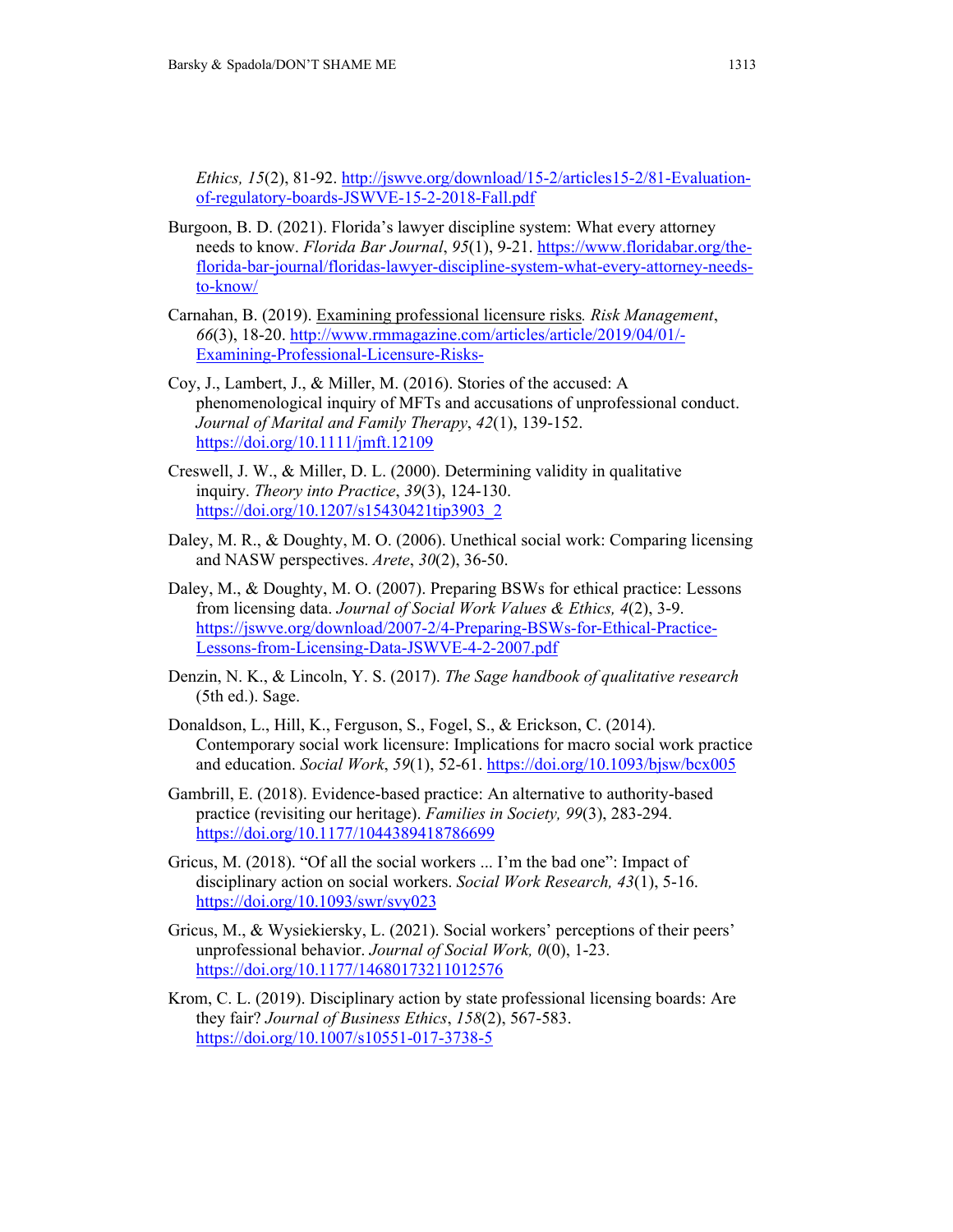- LaDuke, S. (2001). It can happen to you: The firsthand accounts of six nurses accused of and disciplined for professional misconduct. *Journal of Emergency Nursing*, *27*(4), 369-376. https://doi.org/10.1067/men.2001.117613
- Magiste, E. J. (2020). Prevalence rates of substantiated and adjudicated ethics violations. *Journal of Social Work*, *20*(6), 751-774. https://doi.org/10.1177/1468017319837521
- Matthews, D., Benton, K., Moreland, S, & Wagner, T. (2019). Addressing nursing practice breakdown: An alternative approach to remediation. *Journal of Nursing Regulation, 10*(1), 28-34. https://doi.org/10.1016/S2155-8256(19)30080-8
- National Association of Social Workers [NASW]. (2012). *NASW procedures for professional review* (6th ed.). Author. https://www.socialworkers.org/nasw/ethics/ProceduresManual.pdf
- NASW. (2021). *Code of ethics*. Author. https://www.socialworkers.org/About/Ethics/Code-of-Ethics/Code-of-Ethics-English
- Neubauer, B., Witkop, C., & Varpio, L. (2019). How phenomenology can help us learn from the experiences of others. *Perspectives on Medical Education, 8*(2), 90-97. https://doi.org/10.1007/s40037-019-0509-2
- Ohio Counselor, Social Worker, and Family and Marriage Therapist Board [OCSWFMT]. (n.d.a). Filing a complaint. https://cswmft.ohio.gov/wps/portal/gov/cswmft/for-the-public/file-a-complaintelicense-portal
- Ohio Counselor, Social Worker, and Family and Marriage Therapist Board [OCSWFMT]. (n.d.b). Home. https://cswmft.ohio.gov
- Pennsylvania Coalition Against Rape. (2020). A guide to trauma-informed supervision. https://pcar.org/sites/default/files/resourcepdfs/trauma\_informed\_supervision\_guide\_508.pdf
- Peterson, M. B. (2001). Recognizing concerns about how some licensing boards are treating psychologists. *Professional Psychology: Research and Practice, 32*(4), 339-340. https://doi.org/10.1037/0735-7028.32.4.339
- Phelan, J. E. (2007). Membership expulsions for ethical violations from major counseling, psychology, and social work organizations in the United States: A 10-year analysis. *Psychological Reports, 101*(1), 145-152. https://doi.org/10.2466/pr0.101.1.145-152
- Schoenfeld, L. S., Hatch, J. P., & Gonzalez, J. M. (2001). Responses of psychologists to complaints filed against them with a state licensing board. *Professional Psychology: Research and Practice, 32*(5), 491-495. https://doi.org/10.1037/0735-7028.32.5.491